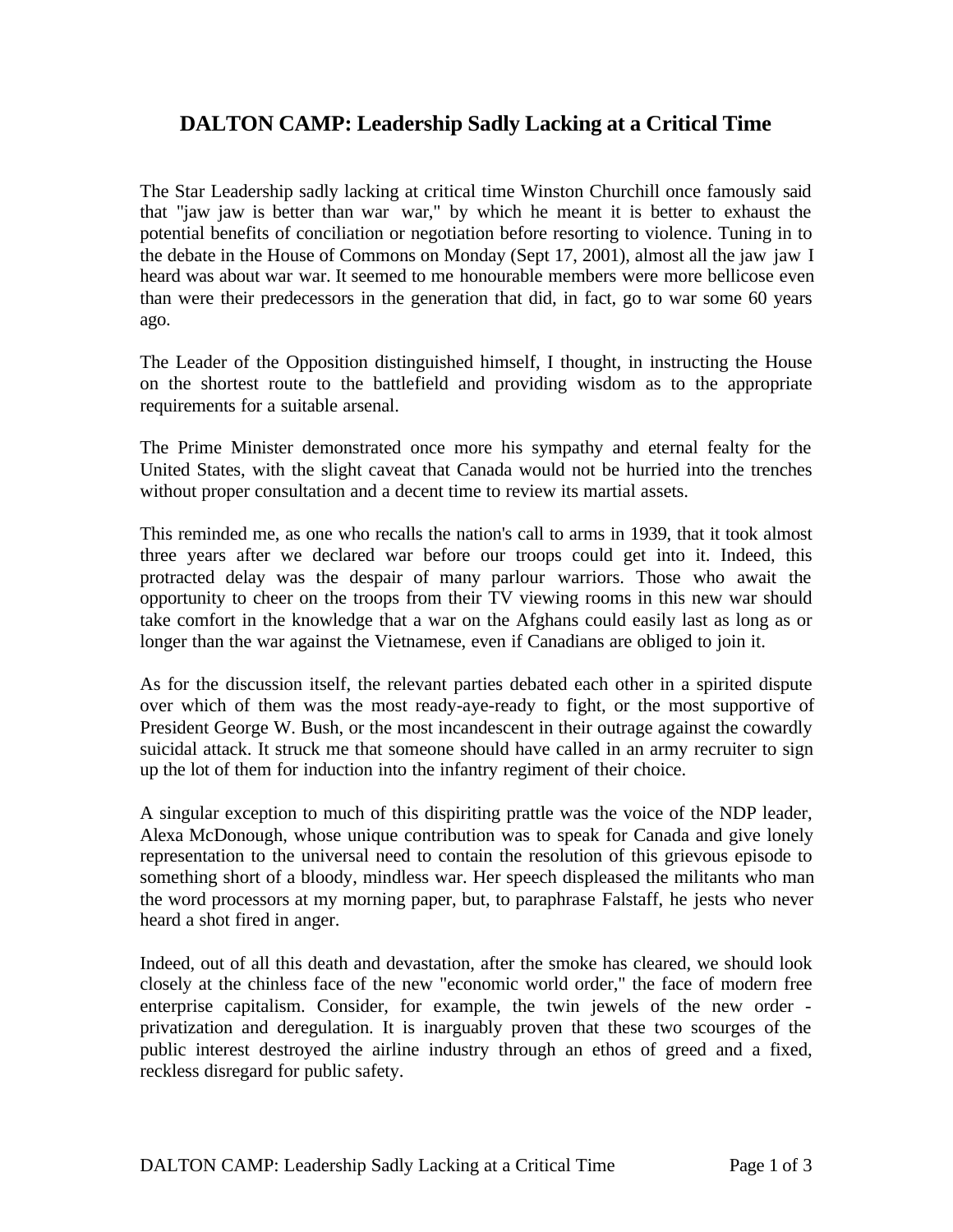In its lust for profit, the airline industry sacrificed human comfort, human health and human life. Neither its pilots, passengers or the general public mattered a damn; the only interest to the airline industry was in profits for its shareholders and its executives. It hired cheap, risked high and pocketed the difference. Does anyone know an editorial board, or any of their hire, who have spoken the shameful truth? The truth of this bankrupt industry that is now pleading for a \$40 billion government handout to cover its losses from the avails of avarice, greed, privatization and deregulation.

The industry was broke before disaster struck. The smoke from the World Trade Center cannot cover its incompetence. But, in the interest of the fuller truth, it should be said it only took what the politicians handed it.

One of the problems of going to war with the present lot in power is the awesome lack of leadership, knowledge and skill now so urgently needed to get the world through this crisis. It can't be done, unhappily, by delivering up the bin Ladens - "dead or alive" because they are in inexhaustible supply, born into an ethos and culture in which martyrs are treasured far above statesmen.

If we recall the two great leaders of the Western world in the last world war - Winston Churchill and Franklin Roosevelt - each of them was disliked and mistrusted by the political and economic establishment of wealth and privilege. But both were trusted by the common folk in both countries and both spoke as mandated voices of their people. Finally, both Churchill and Roosevelt had a sense of history and a knowledge of the wider world.

The clamorous voices of American special interests are almost as loud as the prayers - God save the stock exchange, the airlines, the oil businesses - all of whom have instant access to the Bush administration and all of whom feel richly entitled to special consideration.

In one of his early radio addresses to the American people, and on the eve of war, I recall hearing Roosevelt saying, "No one shall be allowed to pluck the feathers of the American eagle in order to feather his own nest." One listens in vain for such a voice.

The trouble with the debate in the Commons lies in its willingness to plunge Canada into a war whose cause it does not have even a rudimentary knowledge, in alliance with a government for whom it has only a desperate, uncritical need to please.

While I have no doubt President Bush now speaks for a great majority of Americans, I suspect only a precious few members of the Canadian House of Commons spoke for Canada last Monday.